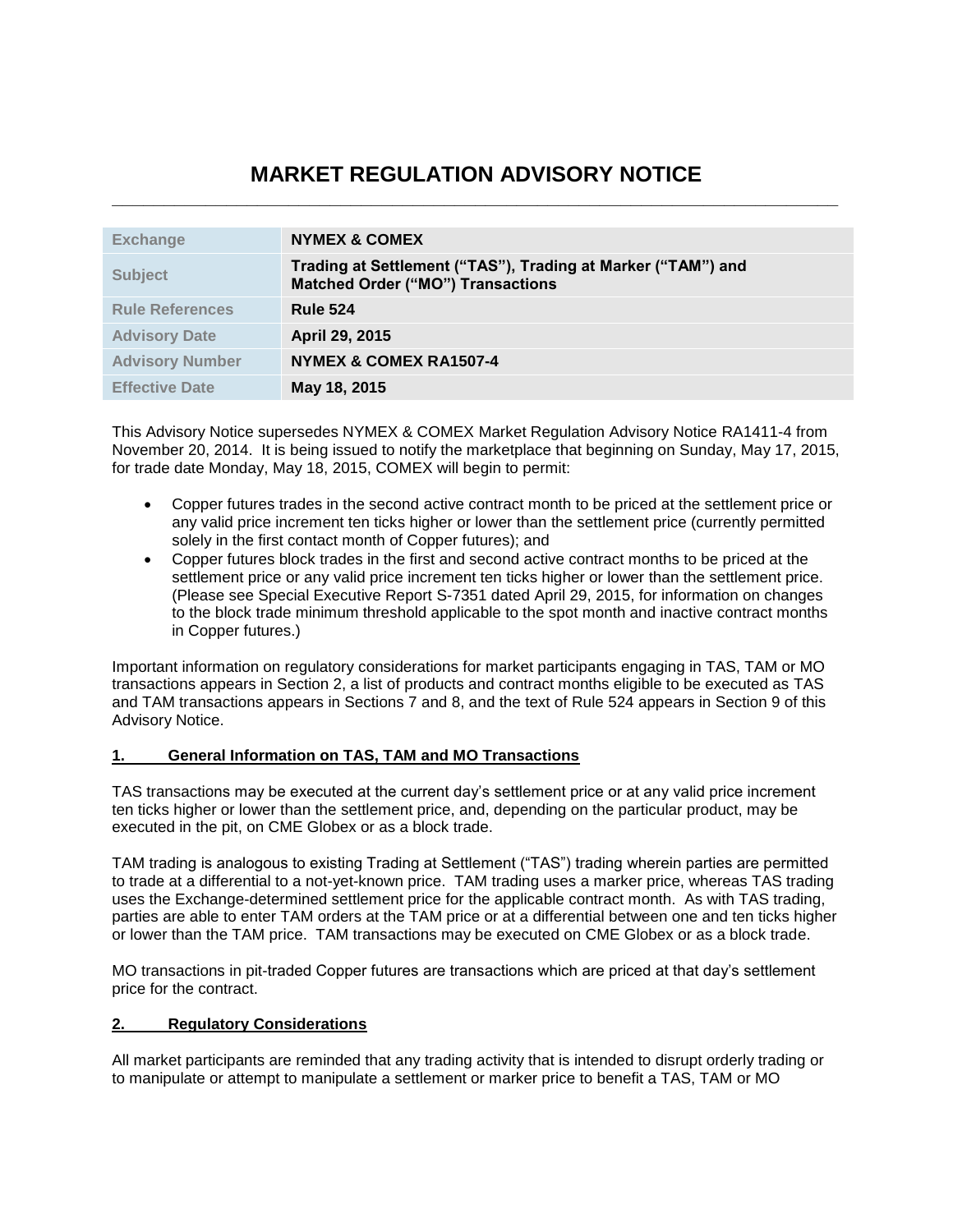NYMEX & COMEX RA1507-4 April 29, 2015 Page 2 of 8

position, including a TAS or TAM block position, will subject the member and/or the market participant to disciplinary action for any of a number of rule violations, including, but not limited to:

- price manipulation or attempted price manipulation
- wash trading
- conduct detrimental to the interest or welfare of the Exchange or conduct which tends to impair the dignity or good name of the Exchange
- engaging in conduct inconsistent with just and equitable principles of trade

Investigation of suspected manipulative or disruptive activity related to TAS, TAM or MO, or activity in the related underlying markets will include the Market Regulation Department's ("Department") review of positions and trading activity in NYMEX markets and any related markets to determine if such activity was disruptive, collusive, and/or caused or attempted to cause aberrant price movement during these periods. Pursuant to Rule 432.L.3, market participants are reminded that it is an offense to fail to produce any books or records requested by authorized Exchange staff within 10 days after such request is made or such shorter period of time as determined by the Exchange in exigent circumstances. The Department always has the authority to request books and records as well as other relevant information regarding the nature of a participant's trading and positions in Exchange products and in any related markets as part of its regulatory program.

### **3. Entry of TAS and TAM Orders on CME Globex**

Rule 524 permits the initiation of TAS and TAM orders into CME Globex only subsequent to the beginning of each group's pre-open state and during the time period the applicable contracts are available for TAS or TAM trading on CME Globex. The initiation of any TAS or TAM order on CME Globex outside of these time periods is strictly prohibited.

Any market participant who initiates the entry of a TAS or TAM order prior to receipt of the security status message indicating that market has transitioned to the pre-open will be subject to disciplinary action by a panel of the Business Conduct Committee, notwithstanding that the order may have been rejected by the CME Globex system. Sanctions for noncompliance may include a fine, disgorgement of any profits realized as a result of any orders accepted by CME Globex which were initiated prior to receipt of the security status message and/or a suspension of access to the market. Market participants must ensure that they have appropriate protocols in place to ensure that TAS and TAM orders are not initiated prior to receipt of the security status message.

#### **4. TAS and TAM Calendar Spreads**

The following intra-commodity calendar spreads in Light Sweet Crude Oil ("CL"), NY Harbor ULSD ("HO"), Henry Hub Natural Gas ("NG") and RBOB Gasoline ("RB") futures may be executed on CME Globex, on the trading floor or as block trades and priced at TAS:

- nearby month/second month
- nearby month/third month
- nearby month/fourth month
- second month/third month
- second month/fourth month
- third month/fourth month

For the London Marker, intra-commodity calendar spreads in the nearby month/second month spread, the second month/third month spread and the nearby/third month spread in CL, Brent Crude Oil Last Day Financial ("BZ"), HO and RB futures may be executed on CME Globex and priced at TAM.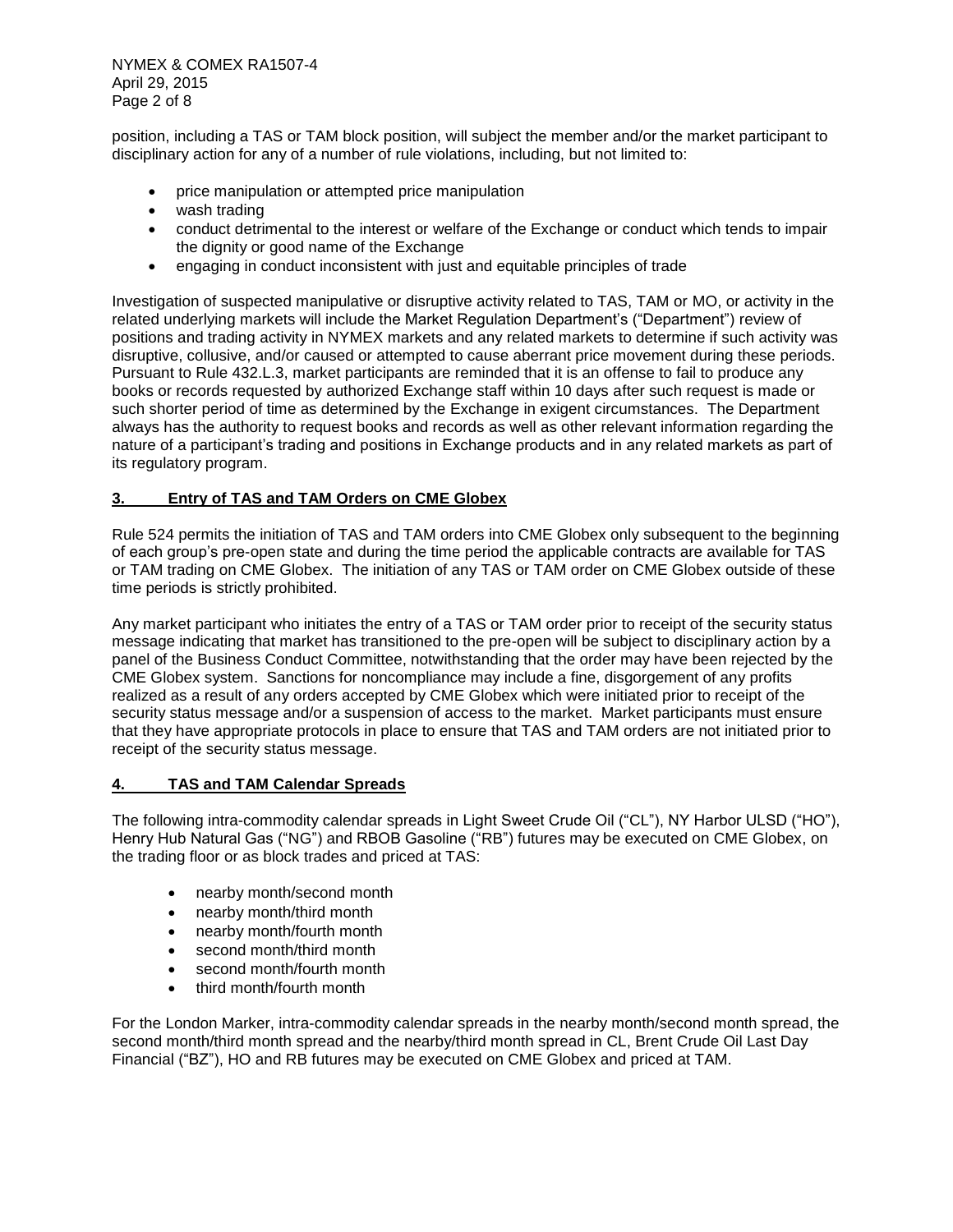For the Singapore Marker, intra-commodity calendar spreads in the nearby month/second month spread, the second month/third month spread and the nearby/third month spread in CL and BZ futures may be executed on CME Globex and priced at TAM.

The legs of TAS and TAM spread trades executed at **zero** or at a **negative differential** (negative 1 through negative 10) on CME Globex, on the trading floor via open outcry or as block trades will be priced as follows:

- If the spread trades at zero, each leg will be priced at the settlement or market price, as applicable, for the respective contract months.
- If the spread trades at a negative differential, the **nearby** leg of the spread will be priced at the settlement or marker price, as applicable, for that contract month. The **far** leg of the spread will be priced at the settlement or marker price, as applicable, for that contract month **minus** the allowable TAS or TAM price increment traded (negative 1 through negative 10).

The legs of TAS and TAM spread trades executed at a **positive differential** (positive 1 through positive 10) will be priced as follows:

## **Where execution occurs on CME Globex:**

 If the spread trades at a positive differential (positive 1 through positive 10), the **far** leg of the spread will be priced at the settlement or marker price, as applicable, for that contract month. The **nearby** leg of the spread will be priced at the settlement or marker price, as applicable, for that contract month **plus** the TAS or TAM price increment traded (from positive 1 through positive 10).

## **Where execution occurs on the trading floor (TAS) or as block trades (TAS or TAM):**

 If the spread trades at a positive differential (positive 1 through positive 10), the **nearby** leg of the spread will be priced at the settlement or marker price, as applicable, for that contract month. The **far** leg of the spread will be priced at the settlement or marker price, as applicable, for that contract month **minus** the allowable TAS or TAM price increment traded (positive 1 through positive 10).

## **5. TAS on Gold, Silver and Copper Futures**

TAS transactions are allowed in the active contract month in Gold and Silver futures trading on CME Globex, in the pit or as block trades, and in the first and second active contract months in Copper futures trading on CME Globex or as block trades. **TAS transactions are not allowed to be executed in the Copper futures pit.**

In Gold futures, TAS trades are permitted in the following active contract months: February, April, June, August, and December. Accordingly:

When the February contract becomes spot, the April contract becomes the TAS-eligible month; When the April contract becomes spot, the June contract becomes the TAS-eligible month; When the June contract becomes spot, the August contract becomes the TAS-eligible month; When the August contract becomes spot, the December contract becomes the TAS-eligible month; and

When the December contract becomes spot, the February contract becomes the TAS-eligible month.

In Silver futures, TAS trades are permitted in the following active contract months: March, May, July, September and December. Accordingly: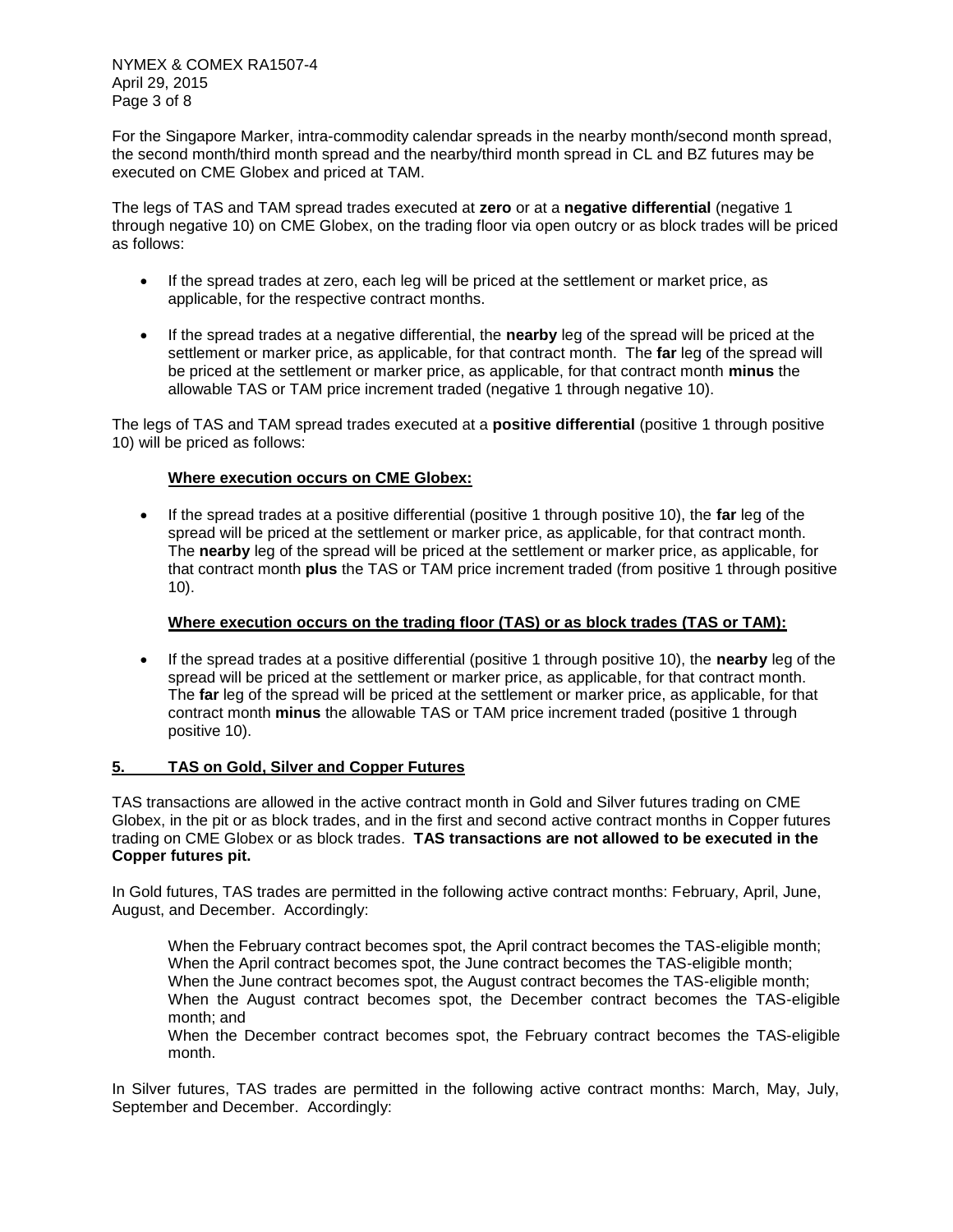When the March contract becomes spot, the May contract becomes the TAS-eligible month; When the May contract becomes spot, the July contract becomes the TAS-eligible month; When the July contract becomes spot, the September contract becomes the TAS-eligible month; When the September contract becomes spot, the December contract becomes the TAS-eligible month; and

When the December contract becomes spot, the March contract becomes the TAS-eligible month.

In Copper futures, TAS trades are permitted in the first two active contract months: March, May, July, September and December. Accordingly:

When the March contract becomes spot, the May and July contract months are TAS-eligible;

When the May contract becomes spot, the July and September contract months are TAS-eligible; When the July contract becomes spot, the September and December contract months are TASeligible;

When the September contract becomes spot, the December and March contract months are TAS-eligible; and

When the December contract becomes spot, the March and May contract months are TASeligible month.

### **6. MO Transactions in Pit-Traded Copper Futures**

MO transactions in Copper futures are open outcry trades competitively executed in the Copper futures pit where the trade is priced at that day's settlement price for the contract. MO transactions in Copper futures are eligible to be executed in the spot month and the next six consecutive contract months. Additionally, with the exception of the post close session, members may execute an MO order at any time the Copper futures pit is open for trading, provided that the order is placed as an MO order. Regular trading hours for open outcry trading in the Copper futures pit are from 8:10 a.m. until 1:00 p.m. Eastern Time ("ET").

Instructions to execute the order as an MO must be denoted on the order and members must identify an order executed as an MO on their trading record.

An order entered as an MO will be executed by the floor broker as a Market on Close order if the order is not previously executed as an MO or specifically designated to be executed only as an MO. An instruction to execute an order only as an MO must be communicated at the time the order is placed.

#### **7. TAS-Eligible Futures Products and Contract Months**

#### Pit-Traded Contracts

**Light Sweet Crude Oil (CL)** spot (except on the last trading day),  $2^{nd}$ ,  $3^{rd}$  and  $4^{th}$  months

## **Brent Crude Oil Last Day Financial (BZ)**

spot (except on the last trading day), 2<sup>nd</sup> and 3<sup>rd</sup> months

#### **NY Harbor ULSD (HO)**

spot (except on the last trading day),  $2^{nd}$ ,  $3^{rd}$  and  $4^{th}$  months

#### **Henry Hub Natural Gas (NG)**

spot (except on the last trading day),  $2^{nd}$ ,  $3^{rd}$  and  $4^{th}$  months

## **Henry Hub Natural Gas Last Day Financial (NN)**

spot (except on the last trading day),  $2^{nd}$  and  $3^{rd}$  months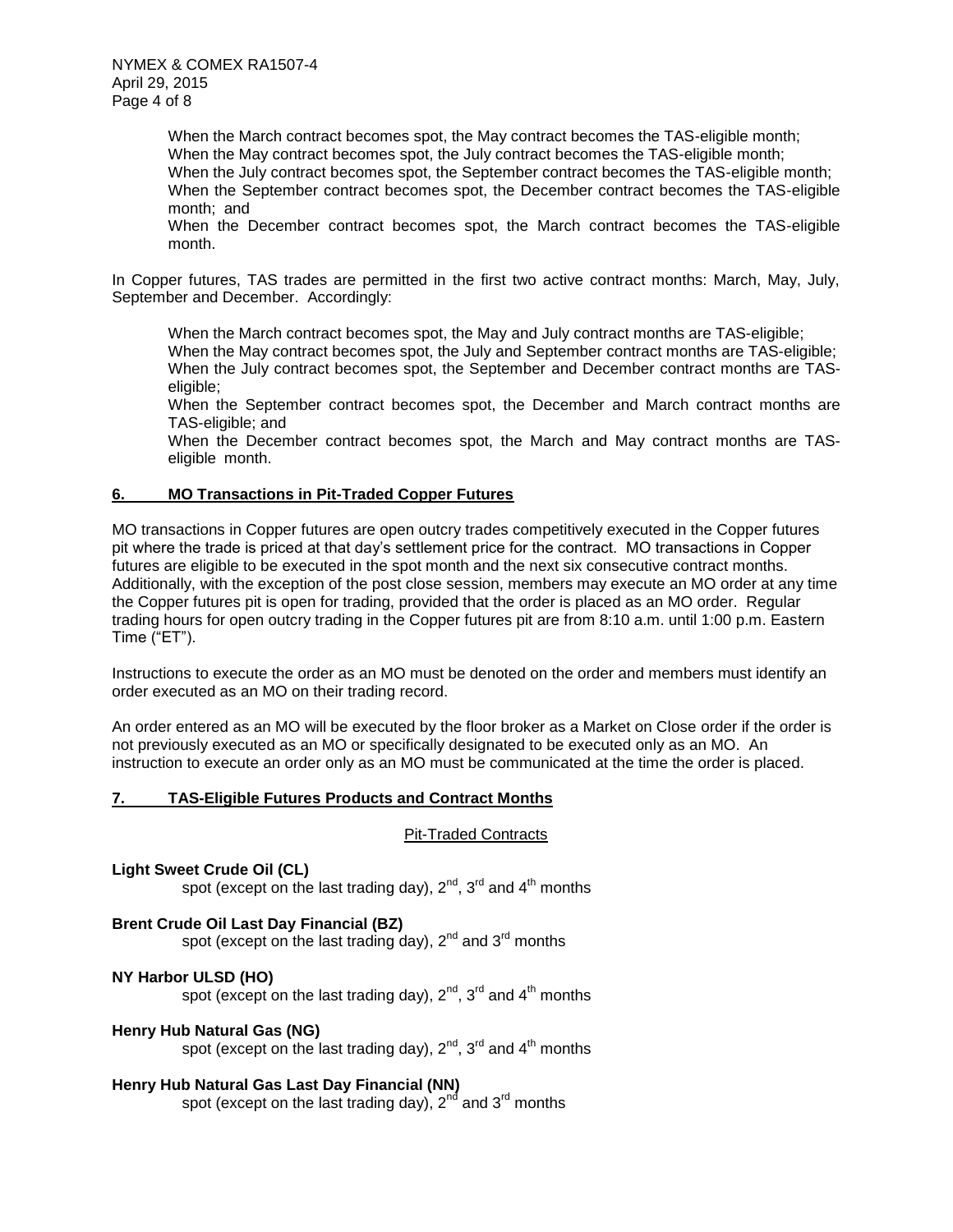NYMEX & COMEX RA1507-4 April 29, 2015 Page 5 of 8

## Pit-Traded Contracts

## **Henry Hub Natural Gas Look-Alike Last Day Financial (HH)**

spot (except on the last trading day),  $2<sup>nd</sup>$  and  $3<sup>rd</sup>$  months

## **RBOB Gasoline (RB)**

spot (except on the last trading day),  $2^{nd}$ ,  $3^{rd}$  and  $4^{th}$  months

## **European Low Sulphur Gasoil (100mt) Bullet (7F)**

spot (except on the last trading day),  $2^{nd}$  and  $3^{rd}$  months

#### **Gold (GC)**

February, April, June, August and December contract months (first active month only)

#### **Silver (SI)**

March, May, July, September and December contract months (first active month only)

#### CME Globex Contracts

For compliance and enforcement purposes, the start of a TAS pre-open period is defined by receipt of the security status message indicating that the group has transitioned to the pre-open state and the end of a TAS trading session is defined by receipt of the security status message indicating that group is closed.

#### **TAS orders may not be entered into CME Globex from the end of a TAS trading session until receipt of the security status message indicating that the group has transitioned to the pre-open state.**

| Commodity<br>Code on<br><b>CME Globex</b> | <b>Product Name and Contract Months</b>                                                                                    | <b>Cleared Product</b> |
|-------------------------------------------|----------------------------------------------------------------------------------------------------------------------------|------------------------|
| <b>CLT</b>                                | <b>Light Sweet Crude Oil</b><br>spot (except on the last trading day), $2^{nd}$ , $3^{rd}$ and $4^{th}$ months             | CL                     |
| <b>BZT</b>                                | <b>Brent Crude Oil Last Day Financial</b><br>spot (except on the last trading day)<br>$2^{nd}$ and $3^{rd}$ months         | <b>BZ</b>              |
| <b>BBT</b>                                | <b>Brent Crude Oil Penultimate Financial</b><br>Spot, $2^{nd}$ and $3^{rd}$ months                                         | ВB                     |
| <b>HOT</b>                                | <b>NY Harbor ULSD</b><br>spot (except on the last trading day), $2^{nd}$ , $3^{rd}$ and $4^{th}$ months                    | HO.                    |
| <b>NGT</b>                                | <b>Henry Hub Natural Gas</b><br>spot (except on the last trading day), $2^{nd}$ , $3^{rd}$ and $4^{th}$ months             | ΝG                     |
| <b>NNT</b>                                | Henry Hub Natural Gas Last Day Financial<br>spot (except on the last trading day), $2^{nd}$ and $3^{rd}$ months            | <b>NN</b>              |
| HHT                                       | Henry Hub Natural Gas Look-Alike Last Day Financial<br>spot (except on the last trading day), $2^{nd}$ and $3^{rd}$ months | ΗH                     |
| <b>RBT</b>                                | <b>RBOB Gasoline</b><br>spot (except on the last trading day), $2^{nd}$ , $3^{rd}$ and $4^{th}$ months                     | <b>RB</b>              |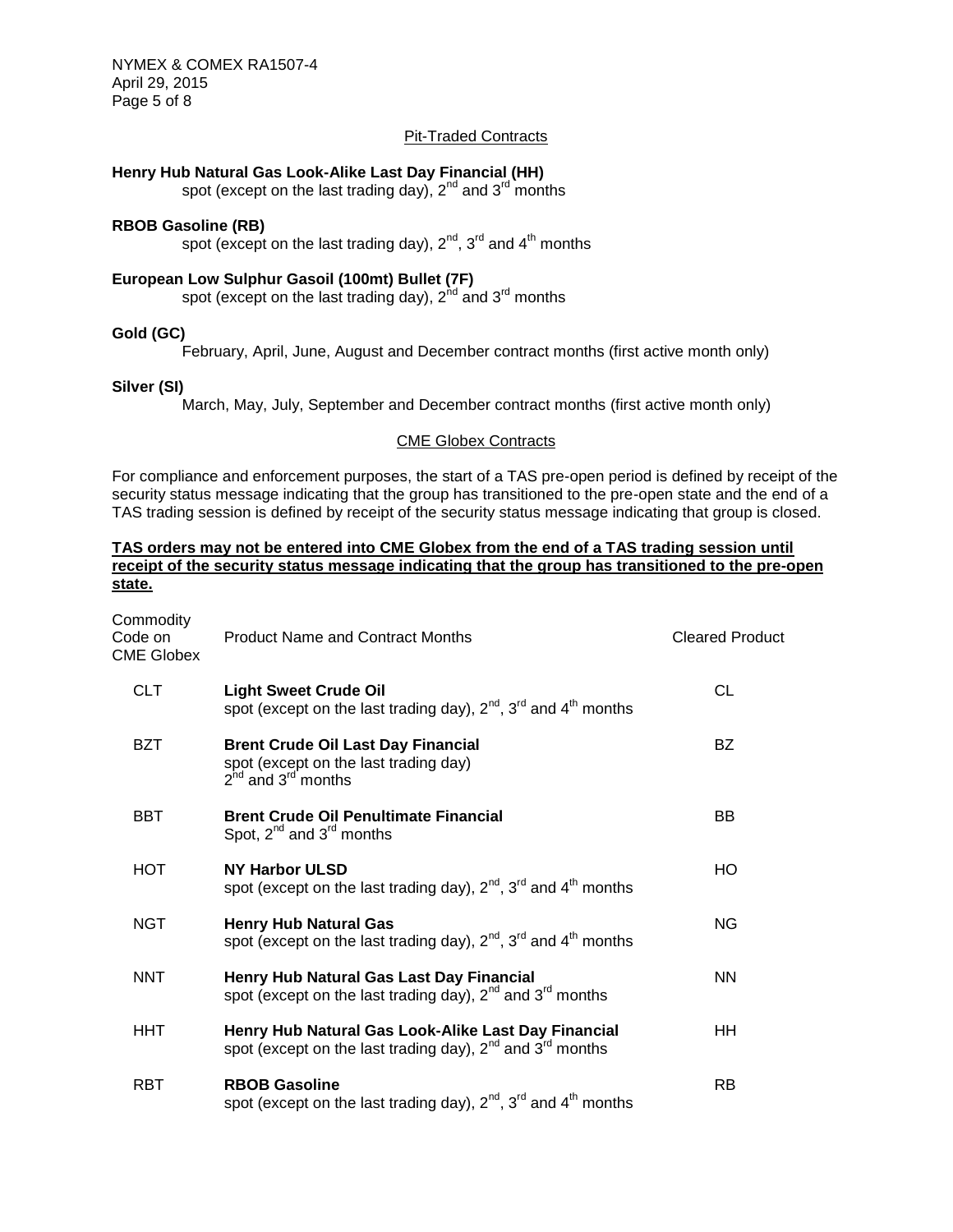| Commodity<br>Code on<br><b>CME Globex</b> | <b>Product Name and Contract Months</b>                                                                           | <b>Cleared Product</b> |
|-------------------------------------------|-------------------------------------------------------------------------------------------------------------------|------------------------|
| 7FT                                       | European Low Sulphur Gasoil (100mt) Bullet<br>spot (except on the last trading day), $2^{nd}$ and $3^{rd}$ months | 7F                     |
| KTT                                       | <b>NYMEX Coffee</b><br>spot (except on the last trading day)                                                      | KT                     |
| <b>CJT</b>                                | <b>NYMEX Cocoa</b><br>spot (except on the last trading day)                                                       | <b>CJ</b>              |
| <b>TTT</b>                                | <b>NYMEX Cotton</b><br>Spot (except on the last trading day)                                                      | TT                     |
| YOT                                       | <b>NYMEX No. 11 Sugar</b><br>spot (except on the last trading day)                                                | YO                     |
| RET                                       | <b>REBCO</b><br>spot (except on the last trading day), $2^{nd}$ and $3^{rd}$ months                               | <b>RE</b>              |
| <b>GCT</b>                                | Gold<br>February, April, June, August and December contract months<br>(first active month only)                   | GC                     |
| <b>SIT</b>                                | <b>Silver</b><br>March, May, July, September and December contract months<br>(first active month only)            | SI                     |
| <b>HGT</b>                                | Copper<br>March, May, July, September and December contract months<br>(first and second active months only)       | HG                     |

### **8. TAM-Eligible Products and Contract Months on CME Globex**

For compliance and enforcement purposes, the start of a TAM pre-open period is defined by receipt of the security status message indicating that the group has transitioned to the pre-open state and the end of a TAM trading session is defined by receipt of the security status message indicating that group is closed.

## **TAM orders may not be entered into CME Globex from the end of a TAM trading session until receipt of the security status message indicating that the group has transitioned to the pre-open state.**

| Commodity<br>Code on | Product Name and Contract Months | <b>Cleared Product</b> |
|----------------------|----------------------------------|------------------------|
| <b>CME Globex</b>    |                                  |                        |

## **London Markers**

## CLL **Light Sweet Crude Oil** CL

spot,  $2^{nd}$  and  $3^{rd}$  months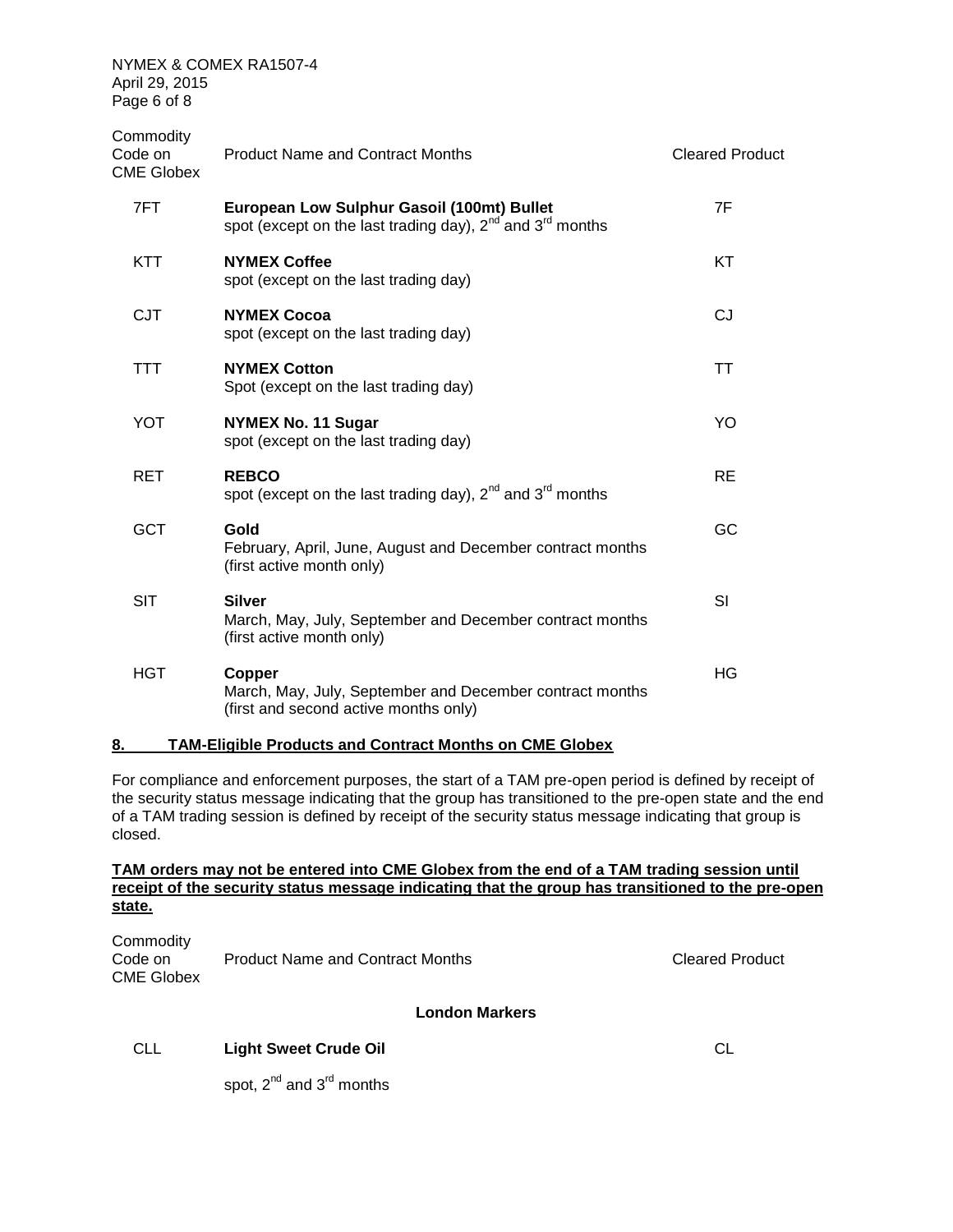| <b>BZL</b> | <b>Brent Crude Oil Last Day Financial</b><br>spot, $2^{nd}$ and $3^{rd}$ months | BZ  |
|------------|---------------------------------------------------------------------------------|-----|
| HOL        | NY Harbor ULSD<br>spot, 2 <sup>nd</sup> and 3 <sup>rd</sup> months              | HO. |
| <b>RBL</b> | <b>RBOB Gasoline</b><br>spot, $2^{nd}$ and $3^{rd}$ months                      | RB. |
|            | <b>Singapore Markers</b>                                                        |     |
| <b>CLS</b> | Light Sweet Crude Oil<br>spot, 2 <sup>nd</sup> and 3 <sup>rd</sup> months       | CL  |
| <b>BZS</b> | <b>Brent Crude Oil Last Day Financial</b><br>spot, $2^{nd}$ and $3^{rd}$ months | BZ. |

Questions regarding this Advisory Notice may be directed to the following individuals in Market Regulation:

Jennifer Dendrinos, Director, Investigations, 312.341.7812

Andrew Vrabel, Executive Director, Investigations, 312.435.3622

Erin Coffey, Senior Rules & Regulatory Outreach Specialist, 312.341.3286

Jonathan Farrimond, Lead Rules & Regulatory Outreach Specialist, +44 20 3379 3966

Robert Sniegowski, Executive Director, Rules & Regulatory Outreach, 312.341.5991

For media inquiries concerning this Advisory Notice, please contact CME Group Corporate Communications at 312.930.3434 or [news@cmegroup.com.](mailto:news@cmegroup.com)

#### **9. Text of Rule 524**

## **Trading at Settlement ("TAS"), Trading at Marker ("TAM") and Matched Order ("MO") Transactions**

The Exchange shall determine the commodities, contract months and time periods during which TAS, TAM and MO transactions shall be permitted.

#### **524.A. Trading at Settlement ("TAS") Transactions**

The following shall govern TAS transactions:

- 1. TAS transactions executed in the pit must be made open and competitively pursuant to the requirements of Rule 521 during the hours designated for pit trading in the particular contract and must be identified as such on the member's trading records.
- 2**.** TAS orders may be entered on Globex at any time the applicable contracts are available for TAS trading on Globex and during each TAS contract's prescribed pre-open time period. The initiation of any TAS order on Globex outside these time periods is prohibited.
- 3. TAS-eligible commodities and contract months may be executed as block trades pursuant to the requirements of Rule 526 except that TAS block trades may not be executed on the last day of trading in an expiring contract.
- 4. TAS transactions may be executed at the current day's settlement price or at any valid price increment ten ticks higher or lower than the settlement price.

#### **524.B. Trading at Marker ("TAM") Transactions**

The following shall govern TAM transactions: